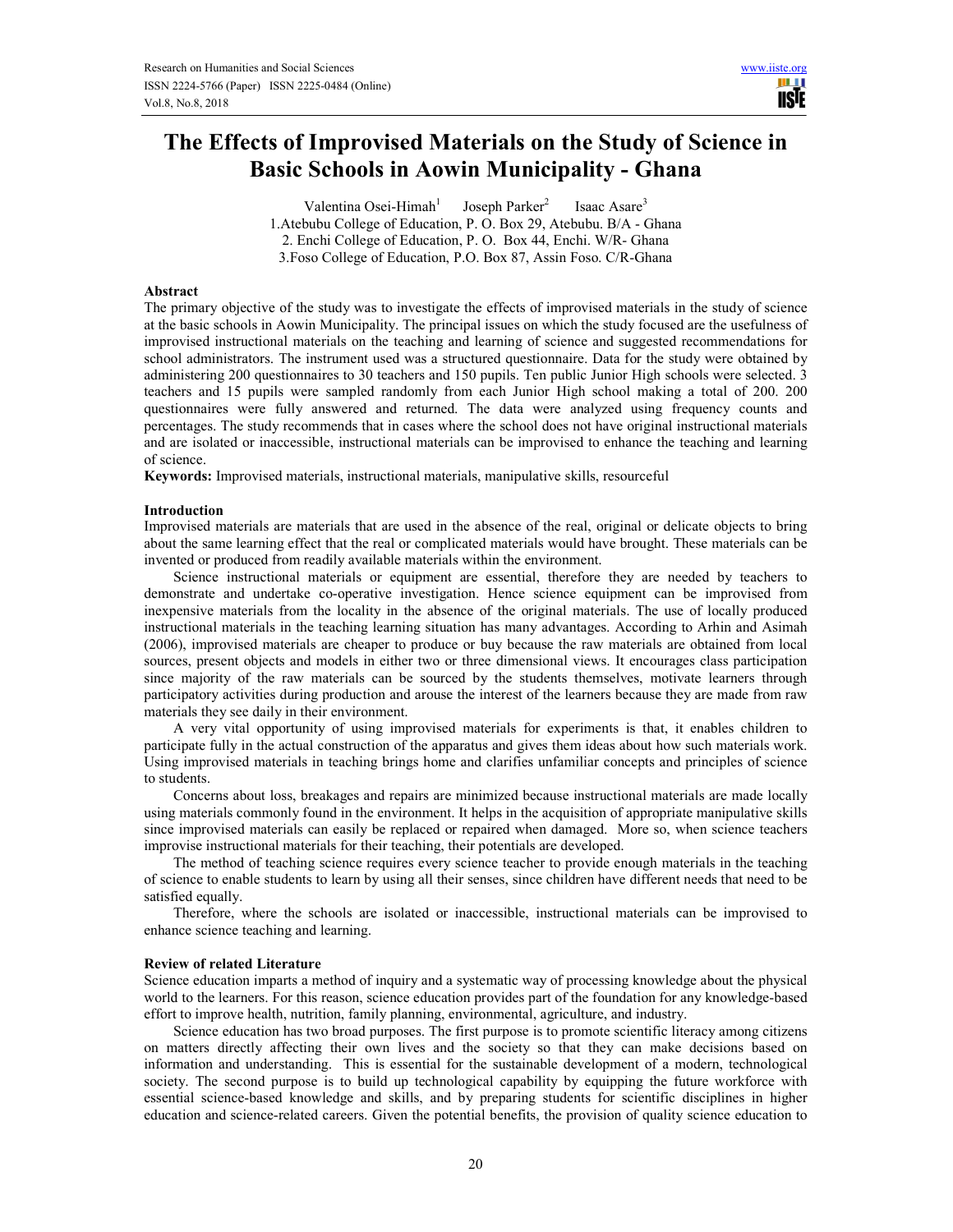all children will have far reaching consequences on a country's development prospect.

Practical activities in science education are regarded as one of the necessary elements to promote understanding of scientific principles. To accomplish this goal, the equipment and experiment have to be carefully selected to give students the relevant experiences that they may need. The understanding is enhanced if the examples are coming from the daily life of the students.

Provision of relevant equipment is necessary, but not a sufficient condition for successful science teaching. Other factors such as pre-service and in-service teacher training, technical and educational suitability of equipment, distribution, maintenance and supply of consumable instructional materials influence the quality of practical activities.

School environment has been described as an organization where resources are produced, managed and organized in such a way that enables the students to acquire desirable learning competencies. The process of managing and organizing resources is called resource utilization. The utilization of resources in teaching brings about fruitful learning because it stimulates students' sense as well as motivating them.

Denyer (1998) in his study on science games in national curriculum in the United Kingdom reported that games when used as a resource enable less able children to stay on task and remain motivated for longer period. One of the problems confronting science teachers in developing countries, like Ghana, is lack of materials for teaching and lack of money to acquire desirable materials. There is a general genuine problem in teaching science in developing countries and that resourceful teachers need to look for alternatives that can help them carry on with their work (Bajah, 1991; Gbamanja, 1998; Loko, 1998).

Many candidates entering the teaching field cite their love for children and their desire to make a difference as their primary motivation. As soon as they are confronted with the reality of the teaching experience and the challenge of little or no support from the primary stakeholders from whom they should expect support, they quickly forget that investing in the children is their primary motivation. A clear focus on the primary motivation for entering teaching should undoubtedly compel committed teachers to become resourceful in the midst of little or no support. Such teachers should explore all possible resources, materials and equipment that would enable them to carry on with their primary task of teaching and to create conducive learning environment for their beloved students.

Students often tend to see science as difficult to understand and its main ideas as an abstract and remote from everyday life experiences (Braud, 1999). This means that more should be done to make science friendlier and more real to them.

Despite the role of science as a discipline in people's life in our societies, students still do not have interest in the study of science. Probably lack of pupils' interest in science may be as a result of science teachers' inability and lack of interest in the improvisation of instructional materials. Research has shown that effective use of instructional materials arouse students' interest (Agwagah, 1999; Uzoegwu, 2001). It is therefore expected that in the absence of the commercially made instructional materials for the teaching and learning of science, teachers should improvise. Ezegbe (1999) emphasized the importance of the use of objects or materials in our environment in achieving set objectives.

The importance of instructional materials in the teaching and learning process cannot be over-emphasized; hence they make teaching and learning more lively, meaningful and understandable. In support of the above fact, Uzoegwu (2001) maintained that teachers should employ instructional materials in their teaching in order to make sure that teaching is more permanent in the minds of the learners.

Agwagah (1999) rightly noted that instructional materials, if used effectively can arouse interest, foster stimulation, self-activities, increase retention ability, make the subject matter relevant to life and lessen the burden of teaching. In spite of the emphasis on the use of instructional materials in the teaching and learning process, research has shown that science teachers at the basic level teach without the use of instructional materials like acid-base indicators, acids, bases, microscope, etc. for the simple fact that they are not available in the schools.

Ugwu and Ogbu (1998) and Asadu and Ameh (2002) noted that lack of instructional materials is one of the major constraints in the teaching and learning of science in post-secondary schools. This problem can be attributed to a number of factors such as the laissez-faire attitude of some science teachers, insufficient knowledge on the skills and strategies for improvisation as a result of disruption in the academic programmes and lack of financial support from the administrators to encourage teachers improve needed materials.

#### **Research Question**

The study is guided by the question below;

1. What are the effects of improvised materials on the study of science at the Basic Schools in Aowin Municipality?

Null Hypothesis: *Improvised instructional materials produce the same learning effect as compared to the originally produced instructional materials.*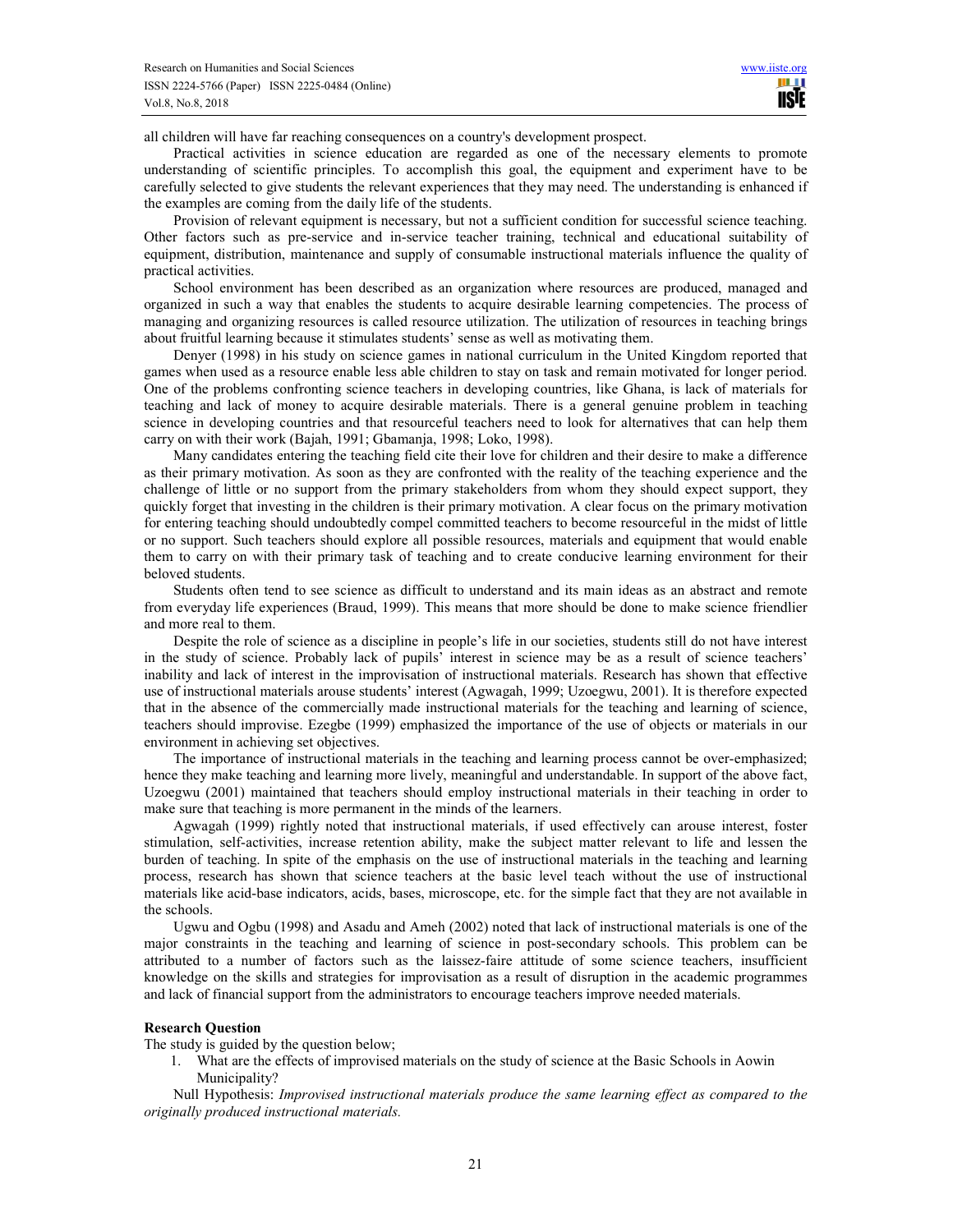## **Methodology**

This study followed mixed-methods research design. The instrument used was a structured questionnaire. The instrument used was a structured questionnaire. Data for the study were obtained by administering 200 questionnaires to 30 teachers and 150 pupils. Ten public basic schools were selected. 3 teachers and 15 pupils were sampled randomly from each Basic school making a total of 200. All 200 questionnaires were fully answered and returned. The questionnaire for the pupils was supervised by the researcher. The data were analyzed using frequency counts and percentages. The researchers explained the purpose of the study and emphasized that the participants will remain anonymous and that their participation is voluntary. The survey questionnaire consisted of four-point Likert scale items where respondents had to choose from Strongly Agree, Agree, Disagree and Strongly Disagree. The items were developed from and linked to the reviewed literature. The researchers explained the purpose of the study and emphasized that the participants will remain anonymous.

#### **Findings and Discussions**

Improvisation is a teaching tool that can be accessible to teachers from many backgrounds.

This aspect of the study presents the views of teachers and pupils on the effects of improvised materials on the study of science.

#### **Views of Teachers on the effects of improvised materials**

Table 1 presents teachers' view on the effects of improvised materials on the study of science from the Likert type items rated Strongly Agree (SA), Agree (A), Disagree (DA) and Strongly Disagree (SD).

Results from Table 1 show that majority of respondents strongly agree and agree with all items. Item 1 had 29(96.67%), item 2 had 27 (90%), item 3 had 25(83.33%) and item 4 had 22(73.33%) respondents respectively. **Table 1. Views of Teachers on the effects of improvised materials** 

|      |                                                                                                                            | Number of teachers $=$ 30 |          |         |                          |  |
|------|----------------------------------------------------------------------------------------------------------------------------|---------------------------|----------|---------|--------------------------|--|
| Item | statement                                                                                                                  | SА                        | A<br>(%) | DA      | <b>SD</b>                |  |
| 2.   | Improvised materials sustain pupils interest $19(63.3)$ $10(33.33)$ $1(3.33)$<br>Improvised materials engage pupils in the |                           |          |         | $\overline{\phantom{a}}$ |  |
|      | learning process                                                                                                           | $15(50)$ $12(40)$         |          | 2(6.67) | 1(3.33)                  |  |
|      | Improvised materials bring the same                                                                                        |                           |          |         |                          |  |
|      | learning outcome as original one                                                                                           | 14(46.7)                  | 11(36.7) | 2(6.67) | 3(10)                    |  |
|      | Improvised materials motivate pupils                                                                                       | 16(53.33)                 | 6(20)    | 3(10)   | 5(16.67)                 |  |

Source: Field Survey March, 2018.

### **Views of pupils on the effects of improvised materials**

Table 2 presents pupils, view on the effects of improvised materials on the study of science from the Likert type items rated Strongly Agree (SA), Agree (A), Disagree (DA) and Strongly Disagree (SD).

Results from Table 2 show that majority of respondents strongly agree and agree with all the 4 items. Item 1 had 115(76.67%), item 2 had 127(84.67%), item 3 had 107(71.34%) and item 4 had 116(77.33%) respondents respectively.

The above analysis show that improvised materials enhance the study of science

|      |                                              | Number of teachers $= 150$                  |     |                                      |     |  |
|------|----------------------------------------------|---------------------------------------------|-----|--------------------------------------|-----|--|
| Item | statement                                    | SА                                          | A   | DA                                   | -SD |  |
|      |                                              |                                             | (%) |                                      |     |  |
|      | Improvised materials sustain my interest     | $65(43.33)$ $50(33.3)$ $20(13.33)$ $15(10)$ |     |                                      |     |  |
|      |                                              |                                             |     |                                      |     |  |
|      | Improvised materials engage me in the        |                                             |     |                                      |     |  |
|      | learning process                             | 75(50)                                      |     | $52(34.67)$ 17(11.33) 6(4)           |     |  |
|      | 3. I understood what was taught with the use |                                             |     |                                      |     |  |
|      | of improvised materials                      |                                             |     | 49(32.67) 58(38.67) 22(14.67) 21(14) |     |  |
| 4.   | Improvised materials motivated me            |                                             |     | 56(37.33) 60(40) 10(6.67) 24(16)     |     |  |
|      |                                              |                                             |     |                                      |     |  |

Source: Field Survey March, 2018.

#### **Conclusion**

Effective use of instructional materials enhance the understanding of the students in teaching and learning processes. It was discovered that improvised instructional materials bring the same meaning as compared to the